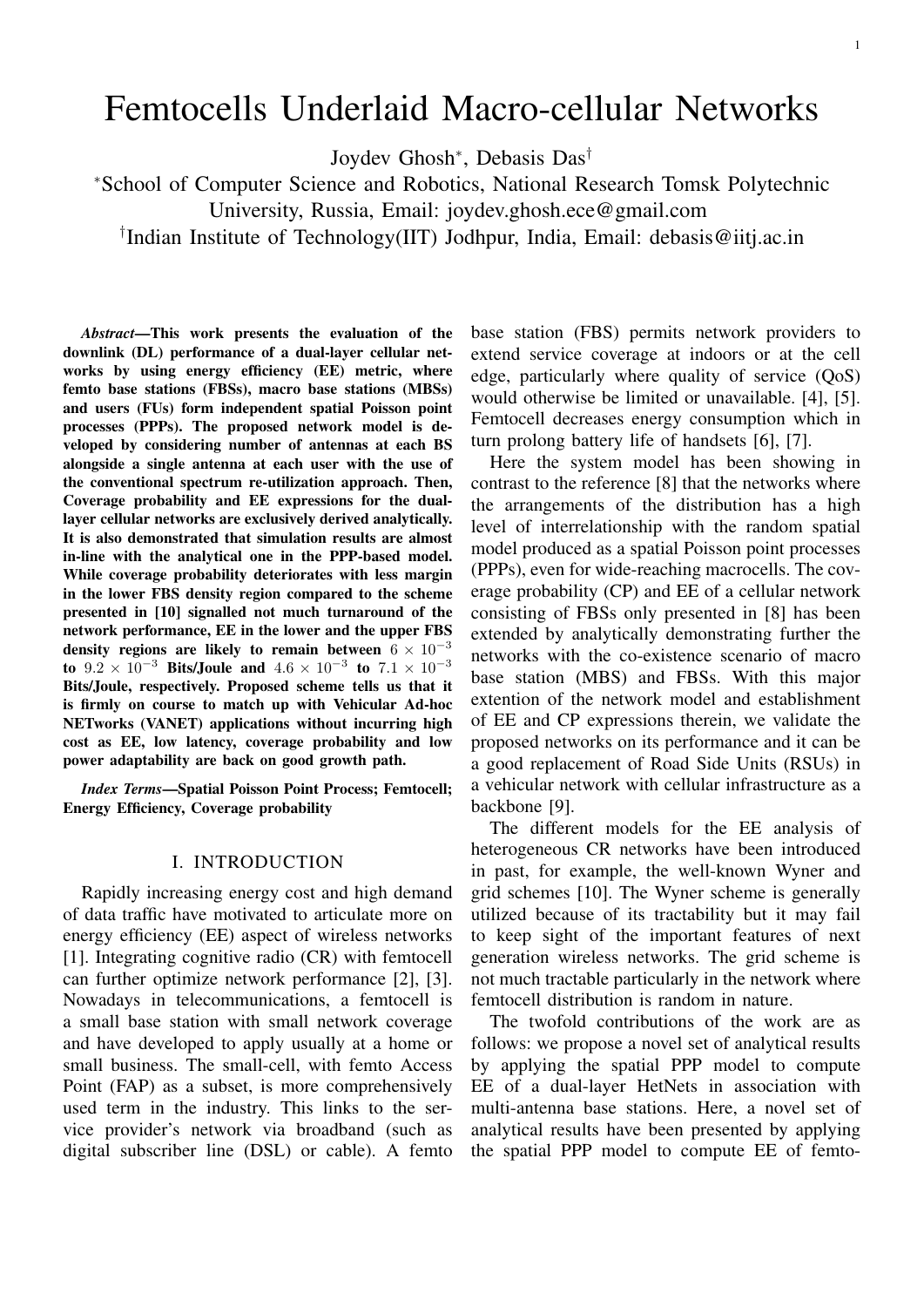

Fig.1: A two-tier heterogeneous cellular network model, where MBSs, FBSs and users are modeled as independent spatial PPPs.

cellular networks in association with multi-antenna base stations. We then demonstrate that the EE level of single-antenna type BSs is higher than the multiple-antenna type BSs only for the case whilst the power consumes by the analog circuit is higher as compared to the threshold (i.e.,  $P_{cp} \geq \bar{\gamma} P_{ntp}$ ), whereas BSs of multiple-antenna types are superior for the case whilst the power consumes by the analog circuit is less as compared to the threshold (i.e.,  $P_{cp} < \bar{\gamma} P_{ntp}$ ). Here,  $P_{cp}$  indicates circuit power consumption,  $P_{ntp}$  accounts for the non-transmit power and  $\bar{\gamma}$  stands for the predefined threshold.

The organization of this paper is structured as follows. Section II describes the analytical framework of energy efficiency in femto-cellular networks. The numerical results have been presented in Section III where the impact on the EE has explained and achieved the useful insights for exploiting a single antenna or multiple antennas at the FBS. Finally, this work is ended up in Section IV with the conclusion. The key notations and their descriptions used in the paper are listed in Table I.

#### II. SYSTEM MODEL

Fig. 1 presents a dual-layer network, where MBSs, FBSs, and Users are coexisting and modeled as independent spatial PPPs in twodimensional Euclidean plane denoted by  $|\mathbf{R}|^2$ , indicated as  $\phi_{MBS}$ ,  $\phi_{FBS}$  and  $\phi_{User}$ , respectively. This network can be considered as a condensed deployment of MBSs and FBSs, where MBS, FBS and User densities are denoted by  $\lambda_{MBS}$ ,

Table I: The notations of main network parameters

| Symbol              | Description                                             |
|---------------------|---------------------------------------------------------|
| $\lambda_{MBS}$     | MBS density                                             |
| $\lambda_{FBS}$     | FBS density                                             |
| $\lambda_{User}$    | User density                                            |
| $\epsilon$          | FBS to the user density ratio                           |
|                     | Probability of the active FBSs                          |
| $\frac{p}{\bar{p}}$ | Probability of the inactive FBSs                        |
|                     | Identity matrix                                         |
| $\overline{M}$      | Number of antennas elements                             |
| $P_{ntp}$           | Non-transmited power                                    |
| $T_N$               | Network throughput                                      |
| $A_M$               | Lower triangular Toeplitz matrix                        |
| $\bar{\gamma}$      | SINR threshold                                          |
| $h_{jj}^H$          | Conjugate transpose of the matrix $h_{ij}$              |
| $  A_M  _1$         | $\max_{j=1:n}\sum_{i=1}^{M} A_{ij} $ for maximal column |
|                     | sum                                                     |

 $\lambda_{FBS}$  and  $\lambda_{User}$ , respectively. Here, the downlink (DL) transmission is exclusively focused on, where network service is facilitated to the User either from the nearest FBSs or MBSs. This type of system model is absolutely perfect for the dual-layer cellular networks, where both shape of any types of cells and deployment of BSs are non-uniform. There can be two types of FBSs based on whether they can transmit signals or not as follows: inactive and active FBSs. Quite a few FBSs would not have the scope to provide service to Users due to the independent locations of users are known as inactive FBSs as opposite to active one. The probability of the active and the inactive FBSs can be denoted by  $p$  and  $\bar{p}$ , respectively. Also, it is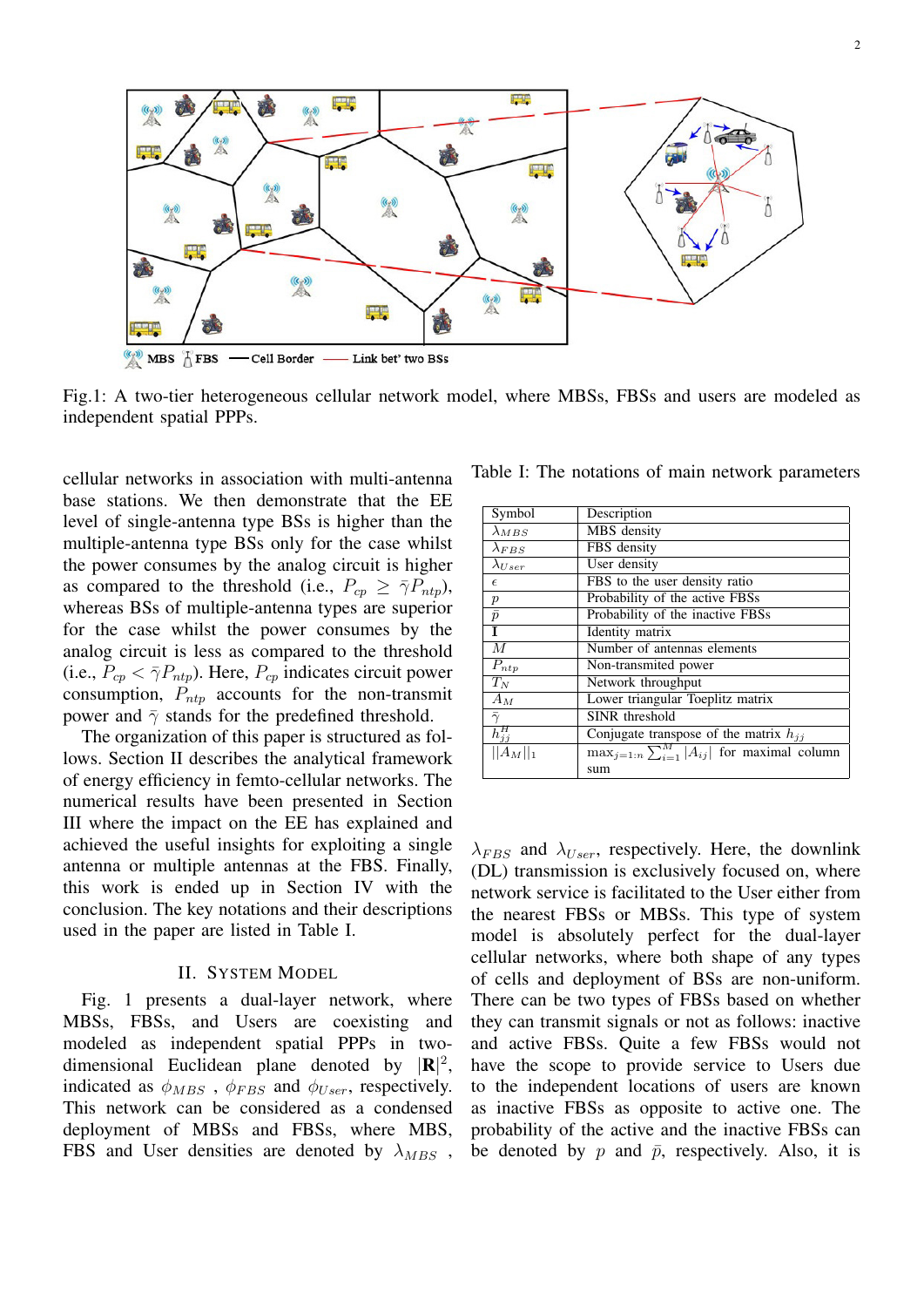shown in [8],  $p$  as a function of FBS to the user density ratio denoted by  $\epsilon$ , where  $\epsilon \triangleq \frac{\lambda_{FBS}}{\lambda_{BBS}}$  $\frac{\lambda_{FBS}}{\lambda_{user}}$ . Now,  $\bar{p}$  can further be re-expressed using [8], [12] as:

$$
\bar{p} = \left(1 + \frac{1}{\beta \epsilon}\right)^{-\beta} \approx \left(1 - \frac{\beta}{\beta \epsilon}\right) \approx \left(1 - \frac{1}{\epsilon}\right), \frac{\lambda_{FBS}}{\lambda_{user}} \to \infty \tag{1}
$$

where,  $\beta$  is a constant in regard to the femtocell size distribution achieved through data fitting [12].

Therefore,  $p = 1 - \bar{p} = \frac{\lambda_{user}}{\lambda_{BBS}}$  $\frac{\lambda_{user}}{\lambda_{FBS}}.$ The signal-to-interference plus noise ratio (SINR) measured at a particular instant for a femtocell user can be expressed by:

$$
\gamma = \frac{P_{tp1}g_{jj}d_{jj}^{-\alpha}}{\sum_{k \in \bar{\phi}_{FBS}} P_{tp1}g_{kj}d_{kj}^{-\alpha}} \qquad (2)
$$

$$
+ \sum_{l \in \bar{\phi}_{MBS}} P_{tp2}g_{lj}d_{lj}^{-\alpha} + N_0
$$

where  $P_{tp1}$  and  $P_{tp2}$  indicate the transmit power of femtocell and macrocell at the transmitter and  $N_0$  stands for the additive white gaussian noise (AWGN) power;  $d_{jj}$ ,  $d_{kj}$  and  $d_{lj}$  represent separation between  $j^{th}$  active FBS to  $j^{th}$  FU,  $k^{th}$  active FBS to  $j^{th}$  FU and  $l^{th}$  MBS to  $j<sup>th</sup>$  FU, respectively;  $\alpha$  stands for the pathloss exponent;  $\bar{\phi}_{MBS}$   $\bar{\phi}_{FBS}$  denote the set of MBSs and active FBSs;  $g_{kj}$  and  $g_{lj}$  represent the channel gain between  $k^{th}$  active FBS to  $j^{th}$  FU and between  $l^{th}$  MBS to  $j^{th}$  FU, i.e.,  $g_{jj} = ||h_{jj}||^2$ ,  $g_{kj} = \begin{vmatrix} 1 \end{vmatrix}$  $\frac{h_{jj}^H}{\|h_{jj}\|}h_{kj}$ 2 for  $k \neq j$ , and  $g_{lj} =$  $\frac{h_{jj}^H}{\|h_{jj}\|}h_{lj}\Big|$ 2 for  $l \neq j$  where  $h_{kj} \sim \mathcal{CN}(0, \mathbf{I})$  and  $h_{lj} \sim \mathcal{CN}(0, \mathbf{I})$ are the complex-valued Gaussian random variable which represents the channel fading between  $k^{th}$ active FBS to  $j^{th}$  FU, and I stands for the identity matrix [1]. Here, we mainly focus on the most important performance metric, EE which can be determined by means of the outage probability. We can also not underestimate the role of the network throughput and power consumed by the BSs to compute the EE. An under-privileged user are treated as the outage and it can be determined by  $p_{outage} = P_r(\gamma \leq \overline{\gamma})$ . Thus, the network throughput can be expressed by applying (1):

$$
T_N = p\lambda_{FBS} (1 - p_{outage}) \log_2(1 + \bar{\gamma})
$$
  
=  $\lambda_{user} (1 - p_{outage}) \log_2(1 + \bar{\gamma}),$  (3)

where  $p\lambda_{FBS}$  denotes the density of active FBSs,  $p\lambda_{FBS}(1 - p_{outage})$  represents the successful transmission of data to the FUs located in the networks and  $\log_2(1 + \overline{\gamma})$  stands for constant transmission rate. The power consumed by the BSs can be expressed by following the linear equations as in [10]:

$$
P_{PC} = \frac{1}{\eta_{AE1}} P_{tp1} + \frac{1}{\eta_{AE2}} P_{tp2} + M(P_{cp1} + P_{cp2}) + P_{ntp},
$$
\n(4)

where  $\eta_{AE1}$  and  $\eta_{AE2}$  denote the power amplifier efficiency for FBS and MBS respectively;  $P_{cp1}$ and  $P_{cp2}$  indicate circuit power consumption for femtocell and macrocell respectively;  $P_{ntp}$  accounts for the non-transmitted power and M stands for the number of antenna elements. Now, by considering the FBS power model similar to [13] into account, (4) can further re-express the average power consumption per unit area as:

$$
P_{APC} = \lambda_{user} \left[ \frac{1}{\eta_{AE1}} P_{tp1} + MP_{cp1} \right] + \lambda_{MBS} \left[ \frac{1}{\eta_{AE2}} P_{tp2} + MP_{cp2} \right] + (\lambda_{FBS} + \lambda_{MBS}) P_{ntp},
$$
 (5)

where 1st part and 2nd part of (5) signifies the power consumed by the active FBSs and MBS rest part of (5) accounts for the non-transmit power from both active and inactive BSs. The network EE can be expressed by [11]:

$$
\eta_{EE} = \frac{T_N}{P_{APC}}.\tag{6}
$$

Here, the maximal ratio transmission  $(MRT)^1$  or space-time processing transmit diversity schemes are used at each multi-antenna FBS [15]. The cumulative distribution function (CDF) of  $g_{ij}$  for

<sup>&</sup>lt;sup>1</sup>Note that an extension of this paper is also applicable for different multi-antenna reception schemes, where interference distribution will be the major change that will amend the current analytical expressions.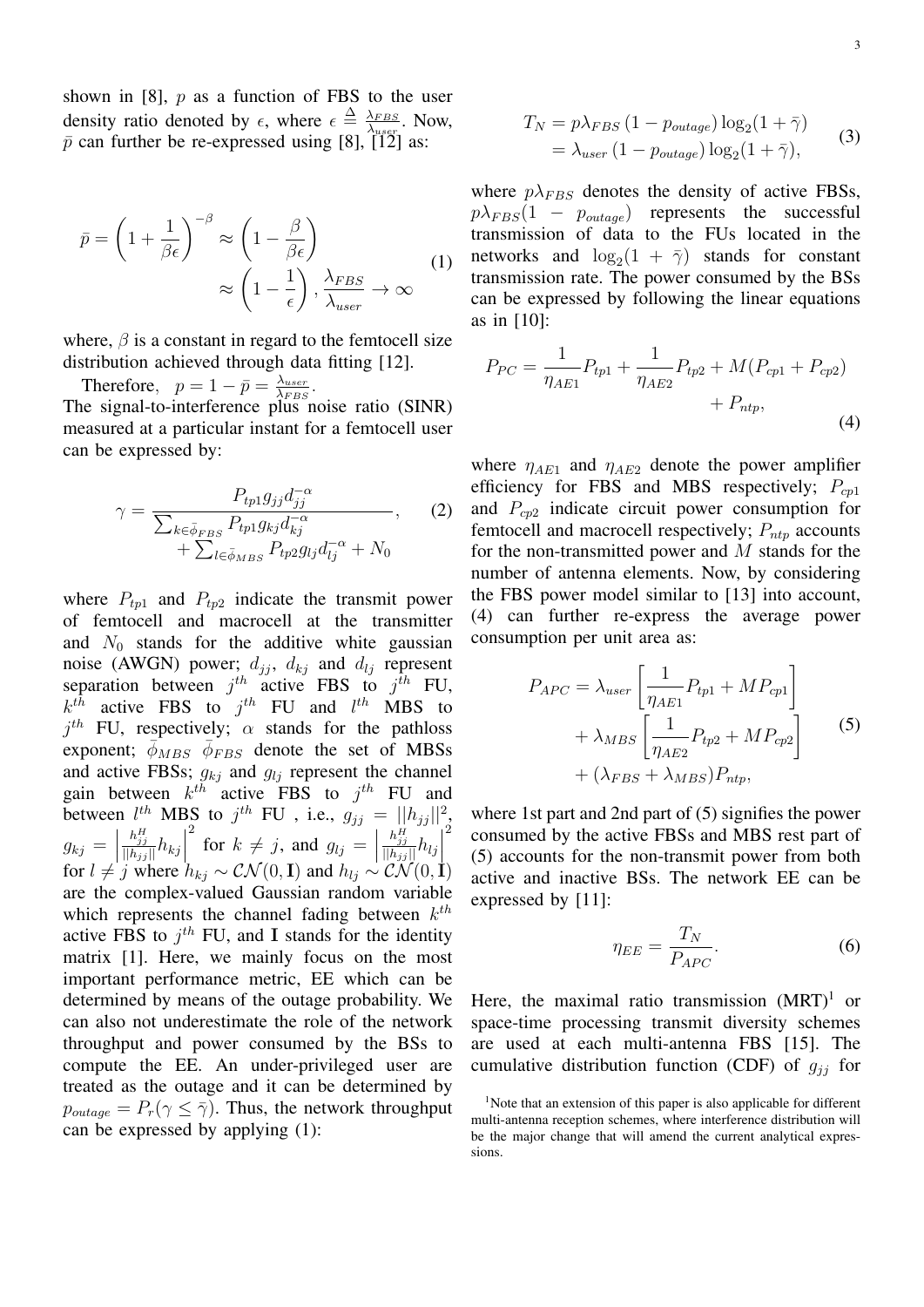$g_{ij} \sim \Gamma(M, 1)$ , we get [14] based on (2):

$$
p_{outage} = P_r \left( P_{tp1} g_{jj} \le d_{jj}^{\alpha} \overline{\gamma} \left( I_f + I_m \right) \right)
$$
  
= 1 - E<sub>d\_{jj}</sub> 
$$
\left[ E_I \left[ \sum_{n=0}^{M-1} \frac{d_{jj}^{\alpha n}}{n!} I^n e^{-d_{jj}^{\alpha n}} \right] \right], \quad (7)
$$

where

$$
I \stackrel{\Delta}{=} \bar{\gamma} \left( \sum_{k \in \phi_{FBS}} P_{tp1} g_{kj} d_{kj}^{-\alpha} + \sum_{l \in \phi_{MBS}} P_{tp2} g_{lj} d_{lj}^{-\alpha} \right)
$$
  

$$
\stackrel{\Delta}{=} \bar{\gamma} (I_f + I_m).
$$

For  $s_n \triangleq d_{jj}^{an}$ ,  $E_I[e^{-s_n I}]$  is the interpretation of Laplace Transformation (LT) of I,  $\mathcal{L}(\cdot)$ . Thus,  $E_I\left[I^n e^{-s_n I}\right] = (-1)^n \frac{d_n}{dS_n} \mathcal{L}(s)$ . Hence, (7) can be further written as:

$$
p_{outage} = 1 - E_{d_{jj}} \left[ E_I \sum_{n=0}^{M-1} \frac{s_n}{n!} (-1)^n \frac{d_n}{ds^n} \mathcal{L}(s) \right].
$$
 (8)

The main difficulties with the derivation in (8) is to deal with the  $n^{th}$  derivation of  $\mathcal{L}(s)$ . The closedform relation of  $n$ -th derivative can be converted into the form of a lower triangular Toeplitz matrix (LTTM) that will help to quantify the analytical properties to evaluate the network performance. Therefore, outage probability can be re-expressed in the given theorem.

**Theorem 1**:  $p_{outage} = 1 - \frac{1}{n}$  $\frac{1}{p}$ ||[ $(a_0 + \frac{1}{p})$  $\frac{1}{p}$ )**I** –  $A_M$ ]<sup>-1</sup>||<sub>1</sub> where I accounts for an  $M \times M$  identity matrix. A LTTM, denoted by  $A_M$ , and its  $L_1$  norm  $||A_M||_1$ has the following properties:

i)  $A_M$  with positive entries can be expressed as:

$$
A_M = \begin{bmatrix} a_0 \\ a_1 & a_0 \\ a_2 & a_1 & a_0 \\ \vdots & & \ddots \\ a_{M-1} & a_{M-2} & \cdots & a_1 & a_0 \end{bmatrix},
$$

where,  $a_n > 0$  for  $n \in [0, M - 1]$  and the closedform relation is expressed in (10). ii)  $||A_M||_1$  is bounded as

$$
\frac{1}{1+pX_l} \le ||A_M||_1 \le \frac{1}{1+pX_u},
$$
\n(9)

where,  $X_l = x_j - \sum_{k=1}^{M-1} (1 - \frac{k}{M})$  $\frac{k}{M}$ )  $x_k, X_u = x_j -$ 

 $\sum_{k=1}^{M-1} x_k$ ,  $X_l$  and  $X_{u}$  are independent of both  $\lambda_{FBS}$ and  $\lambda_{user}, x_j = \frac{\frac{2}{\alpha}\bar{\gamma}}{1-\bar{\gamma}}$  $\frac{\frac{2}{\alpha}\gamma}{1-\left(\frac{2}{\alpha}\right)}{}_2F_1\left(1,1-\frac{2}{\alpha}\right)$  $\frac{2}{\alpha}$ ; 2 –  $\frac{2}{\alpha}$  $\frac{2}{\alpha};-\bar{\gamma}\big)$  , and  $x_k = \frac{\frac{2}{\alpha} \bar{\gamma}^k}{k-2}$  $\frac{\frac{2}{\alpha}\gamma^{\alpha}}{k-\frac{2}{\alpha}}{}_2F_1\left(k+1,k-\frac{2}{\alpha}\right)$  $\frac{2}{\alpha}$ ;  $k+1-\frac{2}{\alpha}$  $\frac{2}{\alpha};-\bar{\gamma}$ for  $k \geq 1$ , where  ${}_2F_1(.)$  accounts for Gauss hypergeometric function.

*Proof* : The proof of  $p_{outage}$  in terms of  $A_M$  is referred to Appendix A presented in [8].  $\Box$ 

The  $L_1$  norm of a LTTM,  $||A_M||_1$ , can be expressed in relation to (8) as:  $||A_M||_1$  = max  $1 \leq j \leq n$   $\sum_{i=1}^{M} |A_{ij}|$  for  $A_M \in R^{M \times n}$ .

The recurrence relation of  $a_n$  is provided in [16] as  $a_n = v \sum_{k=0}^{n-1} x_{n-k} a_k$ , where  $a_0 = \frac{1}{1+a}$  $\frac{1}{1+x_0p}$  and  $v=\frac{p}{1+z}$  $\frac{p}{1+x_0p}$ . The closed-form relation of  $a_n(n \geq 1)$ can be expressed as:

$$
a_n = \frac{1}{1 + x_0 p} \sum_{k=1}^n v^k \sum_{\substack{k_1 + \dots + k_n = k \\ k_1 + \dots + nk_n = n}} \binom{k}{k_1 + \dots + k_n}
$$

$$
\left(\frac{x_1}{x_0}\right)_1^k \cdot \left(\frac{x_n}{x_0}\right)_0^k
$$

$$
(10)
$$

To find an upper limit of  $||A_M||_1$ , we re-express  $||A_M||_1 = v/p||(I - vB_M)^{-1}||_1$ , where I accounts for an  $M \times M$  identity matrix and  $B_M$  stands for an  $M \times M$  Toeplitz matrix, i.e.,

$$
B_M = \begin{bmatrix} x_0 \\ x_1 & x_0 \\ x_2 & x_1 & x_0 \\ \vdots & & \ddots \\ x_{M-1} & x_{M-2} & \cdots & x_1 & x_0 \end{bmatrix},
$$

Since  $(I - vB_M)(I - vB_M)^{-1} = I$ , we get:

$$
(\mathbf{I} - vB_M)^{-1} = \mathbf{I} + vB_M(\mathbf{I} - vB_M)^{-1} \qquad (11)
$$

Then, applying the triangle inequality, we get:

$$
||(\mathbf{I} - vB_M)^{-1}||_1 \le ||\mathbf{I}||_1 + v||B_M||_1 ||(\mathbf{I} - vB_M)^{-1}||_1,
$$
\n(12)

and this is expressed by  $||(I - vB_M)^{-1}||_1 \leq$  $||I||_1/(1 - vB_M)_1$ . As  $||I||_1 = 1$ , and  $||B_M||_1 = \sum_{k=1}^{M-1} x_k$ , hence we get an upper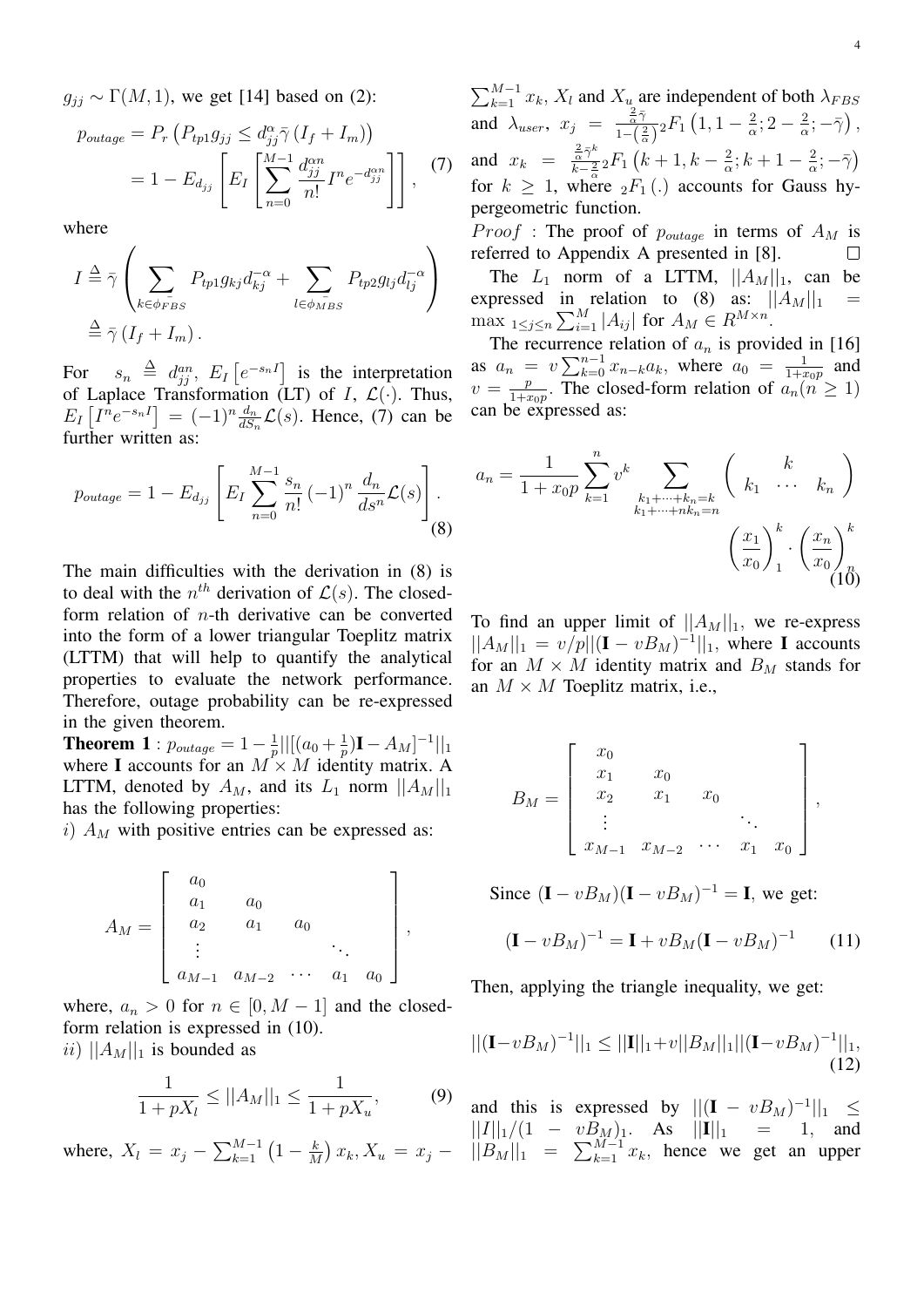limit of  $||A_M||_1$  as

$$
||A_M||_1 \le \frac{1}{(1+x_0p)(1-v\sum_{k=1}^{M-1}x_k)}
$$
  
= 
$$
\frac{1}{1+p(x_0-\sum_{k=1}^{M-1}x_k)}.
$$
 (13)

To find lower limit of  $||A_M||_1$ , we consider  $a \triangleq$  $(1, 1, \dots, 1)^T$  with  $b \triangleq \mathbf{U}a$  where **U** is an invertible matrix, hence we can express  $a = U^{-1}b$ . Applying the inequality  $||a||_1 \le ||\mathbf{U}||_1 ||b||_1$ , we get  $||\mathbf{U}||_1 \ge ||\mathbf{U}||_1$  $||a||_1$  $\frac{||a||_1}{||b||_1}$  . Since  $b=\mathbf{U}a$  , we get  $||b||_1=M\left(x_0+\frac{1}{p}\right)$  $\frac{1}{p}$   $\Big)$   $(M-1)x_1 - \cdots - x_{M-1}$ . Hence, we can get lower limit of  $||A_M||_1$  as:

$$
||\mathbf{U}||_1 \ge \frac{1}{p} \frac{||a||_1}{||b||_1} = \frac{1}{1 + p(x_0 - \sum_{k=1}^{M-1} x_k + \sum_{k=1}^{M-1} \frac{k}{M} x_k)}.
$$
 (14)

Point to be noted that  $x_k > x_{k+1}$  for  $k \in \mathcal{N}$ , and  $\sum_{k=1}^{\infty} x_k = x_0$ . Therefore, both  $X_l$  and  $X_u$  are positive,  $X_l - X_u = \sum_{k=1}^{M-1}$ k  $\frac{k}{M}x_k$  is a function of  $M$  and the difference value is a decreasing function while M is higher than a specific preset value.  $\Box$ Lemma 1: The coverage probability is bounded as

$$
\frac{1}{1+pX_l} \le p_{cov} \le \frac{1}{1+pX_u},\tag{15}
$$

where  $X_l$  and  $X_u$  are defined in Theorem 1. *Proof* : As  $p_{cov} = ||A_M||_1$ , this property follows Theorem 1. Hence,  $p_{cov}$  can be approximated from (10) as:

$$
p_{cov} = ||A_M||_1 \approx \frac{1}{1 + pX},
$$
 (16)

where X lies between  $X_l$  and  $X_u$ . The above approximation differentiates the effect of  $\lambda_{BS}$  and M, respectively, as p depends on  $v$ , whereas  $X_l$ and  $X_u$  can be determined by M,  $\alpha$ , and  $\bar{\gamma}$ . The consequences of the BS density is mainly articulated in this property.  $\Box$ 

Lemma 2: With the increasing amount of transmit antennas from M to  $M + 1$ , the performance gain with regard to the coverage probability can be given by:

$$
p_{cov}(M+1) - p_{cov}(M) = a_M, \qquad (17)
$$

where,  $p_{cov}(M)$  indicates the coverage probability with M transmit antennas at individual BS.

 $Proof$ : The analytical result can be extracted by the following equality

$$
p_{cov}(M) = ||A_M||_1 = \sum_{n=0}^{M-1} a_n.
$$
 (18)

 $\Box$ 

As  $a_n \geq 0$ , growing the amount of antennas at each BS will definitely improve the coverage probability. It can be found from (19) that  $a_n > a_{n+1}$  for  $n \ge 0$ , this implies that the coverage probability decreases by including one more antenna at the BS.  $\eta_{EE}(M)$ denotes the EE as a function of  $M$  antennas at each BS and this can be expressed by substituting (18) in (6):

$$
\eta_{EE}(M) = \frac{\lambda_{MBS}\lambda_{user} \sum_{n=0}^{M-1} a_n \log_2(1+\bar{\gamma})}{\lambda_{user} \left[\frac{1}{\eta_{AE1}} P_{tp1} + M P_{cp1}\right]} + \lambda_{MBS} \left[\frac{1}{\eta_{AE2}} P_{tp2} + M P_{cp2}\right] + (\lambda_{FBS} + \lambda_{MBS}) P_{ntp}
$$
(19)

A non-zero optimal number of antennas at each BS can be denoted by  $M^*$  and optimizes the EE. Higher values of M reduces the EE for  $M > M^*$ , whereas for  $M < M^*$ , exploiting further antennas improves EE. The impact of  $M$  antennas on the EE can be observed from the following property:

**Lemma 3:** The numerical value of  $M^*$  is the highest whole number which can become lesser compare to the solution of the following equation:

$$
S(M) = \frac{p\left(\frac{1}{\eta_{AE1}}P_{tp1}\right) + \frac{1}{\eta_{AE2}}P_{tp2} + P_{ntp}}{pP_{cp1} + P_{cp2}},\quad(20)
$$

where  $S(M) \triangleq \frac{p_{cov}(M)}{q_{M-1}}$  $\frac{cov(M)}{a_{M-1}}-M.$ 

*Proof* : From (14), it can be shown that this is impossible that the two inequalities,  $\eta_{EE}(M) \leq \eta_{EE}(M-1)$  and  $\eta_{EE}(M) \leq \eta_{EE}(M+1)$ to be held concurrently; the latter implies that both decreasing and then increasing response of the EE is never possible to be achieved as we keep enhancing the number of antennas at the BS. Besides, we have  $\lim_{M\to\infty}$   $\eta_{EE}(M) = 0$  and  $\eta_{EE}(1) > 0$ . Based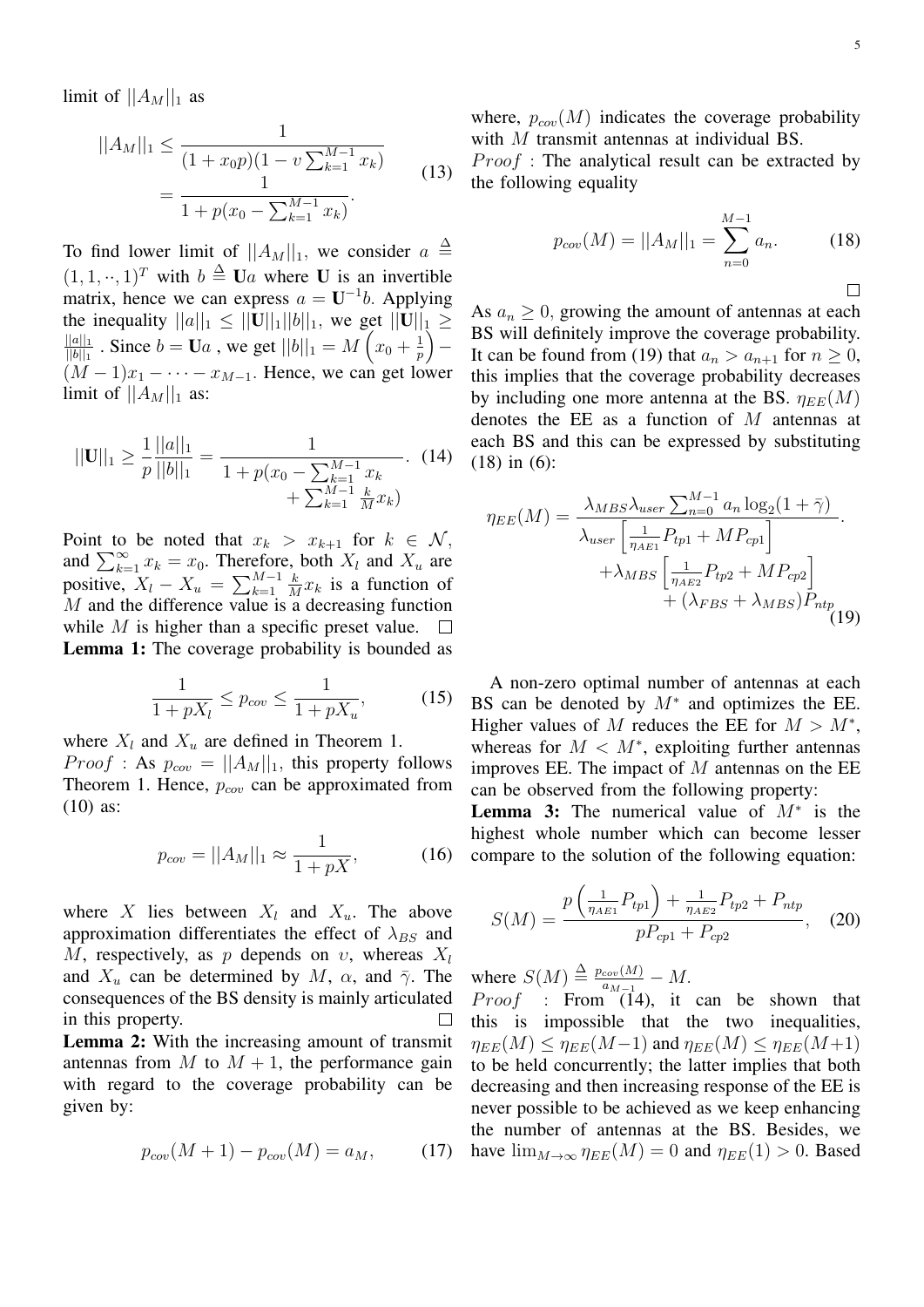on the entire facts, the following two cases can be considered: 1) the EE deteriorates with  $M$ , thus exploiting the BSs of a single-antenna types is even more energy efficient than the BSs of multiple-antenna types; 2) exploiting the BSs of multiple-antenna types can produce even greatest EE than BSs of a single-antenna types, but only at the optimal value of  $M$ . To address the optimal condition, i.e.,  $M^*$ , we choose the following inequalities as:

$$
\begin{cases} \eta_{EE}(M^*) \ge \eta_{EE}(M^*-1), \\ \eta_{EE}(M^*) \ge \eta_{EE}(M^*+1). \end{cases}
$$
 (21)

Substituting (14) into (16), we get:

$$
\frac{\sum_{n=0}^{M^*-1} a_n}{a_{M^*-1}} - M^* \le \frac{p\left(\frac{1}{\eta_{AE1}} P_{tp1}\right) + \frac{1}{\eta_{AE2}} P_{tp2} + P_{ntp}}{pP_{cp1} + P_{cp2}} \le \frac{\sum_{n=0}^{M^*} a_n}{a_{M^*}} - (M^* + 1).
$$
\n(22)

For  $S(M) \triangleq \frac{p_{cov}(M)}{q_{M-1}}$  $\frac{cov(M)}{a_{M-1}} - M$  the numerical value of  $M^*$  is the highest integer which becomes less than the solution of (15).

As  $S(M) = \frac{1}{a_{M-1}} \sum_{N=0}^{M-2} (a_n - a_{M-1})$ , it implies that  $S(M)$  is a growing function with M. Now, if we could exploit FBSs and MBSs with a lower  $P_{cp1}$  and  $P_{cp2}$  respectively then the optimal number of antennas at the BSs would have higher and improved performance out-turns of the EE could be seen. Applying BSs of a single- antenna types can produce more EE in contrast to applying BSs of multiple- antenna types. In this regard, we can see the boundary condition from (22) as  $P_{tp1}$  or  $P_{tp2} \geq \frac{x_0 \left( p \left( \frac{1}{\eta_{AE1}} P_{tp1} \right) + \frac{1}{\eta_{AE2}} P_{tp2} + P_{ntp} \right)}{1 + (x_0 + x_1)p}$  $\frac{\eta_{A E2} - \mu_{P2} + \mu_{CP}}{1 + (x_0 + x_1)p},$ where the right hand portion of the condition is a monotonic function of  $p$ , it implies that if the boundary constraint

$$
P_{cp1} \text{ or } P_{cp2} \ge \max \left( x_1 \left( \frac{1}{\eta_{AE1}} P_{tp1} \right) + \frac{1}{\eta_{AE2}} P_{tp2} + P_{ntp} \right)
$$
  

$$
\stackrel{\triangle}{=} \bar{\gamma} P_{ntp}
$$
 (23)

is satisfied for both types of BSs and any  $\lambda_{user}$ , then the EE level of a single-antenna type BSs would have been higher in contrast to the multiple-antenna type BSs. Hence, BSs of multiple-antenna types are superior to achieve energy efficient networks only when  $P_{cp1}$  or  $P_{cp2} < \overline{\gamma} P_{ntp}$ .

### III. NUMERICAL RESULTS AND DISCUSSION

In this section, we demonstrate that interpretative simulation results are in line with the theoretical results in the PPP-based model. Fig. 1a plots the coverage probability as a function of FBS density denoted by  $\lambda_{FBS}$  at different values of M keeping the user density  $\lambda_{user} = 10^{-2} m^{-2}$  fixed. We find  $_{n}$  that the coverage probability increases with the - increase of  $\lambda_{FBS}$  or M. Precisely, a significant gain improvement can be noticed for the shift of  $M$  from 4 to 7, whereas achieved gain becomes lower for the shift of  $M$  from 4 to 1. From Fig. 1a, we also find that both the analytical results and simulation results have the same trend. For the fixed adaptation of transmit power, coverage probability decreases for a reference value of  $M$  in the lower FBS density region compared to that of the presented work in [8] and upper FBS density region illustrates smooth and in-line response with the results that have shown in [8].

Fig. 1b depicts the EE as a function of FBS density denoted by  $\lambda_{FBS}$  at different values of M keeping the femto user density  $\lambda_{user} = 10^{-2} m^{-2}$ fixed. The network settings are different in comparison with Fig. 1a. Here,  $\eta_{AE1}$  = 0.35,  $P_{tp1}$  = 7.3W and  $P_{cp1}$  = 38W are taken into account for a FBS in the base station power model. By replacing all these typical values, it can be seen that the boundary constraint (23) is satisfied, which implies that deployment of a single-antenna type FBSs is superior in terms of EE than the multi-arrangement-type FBSs. In particular, a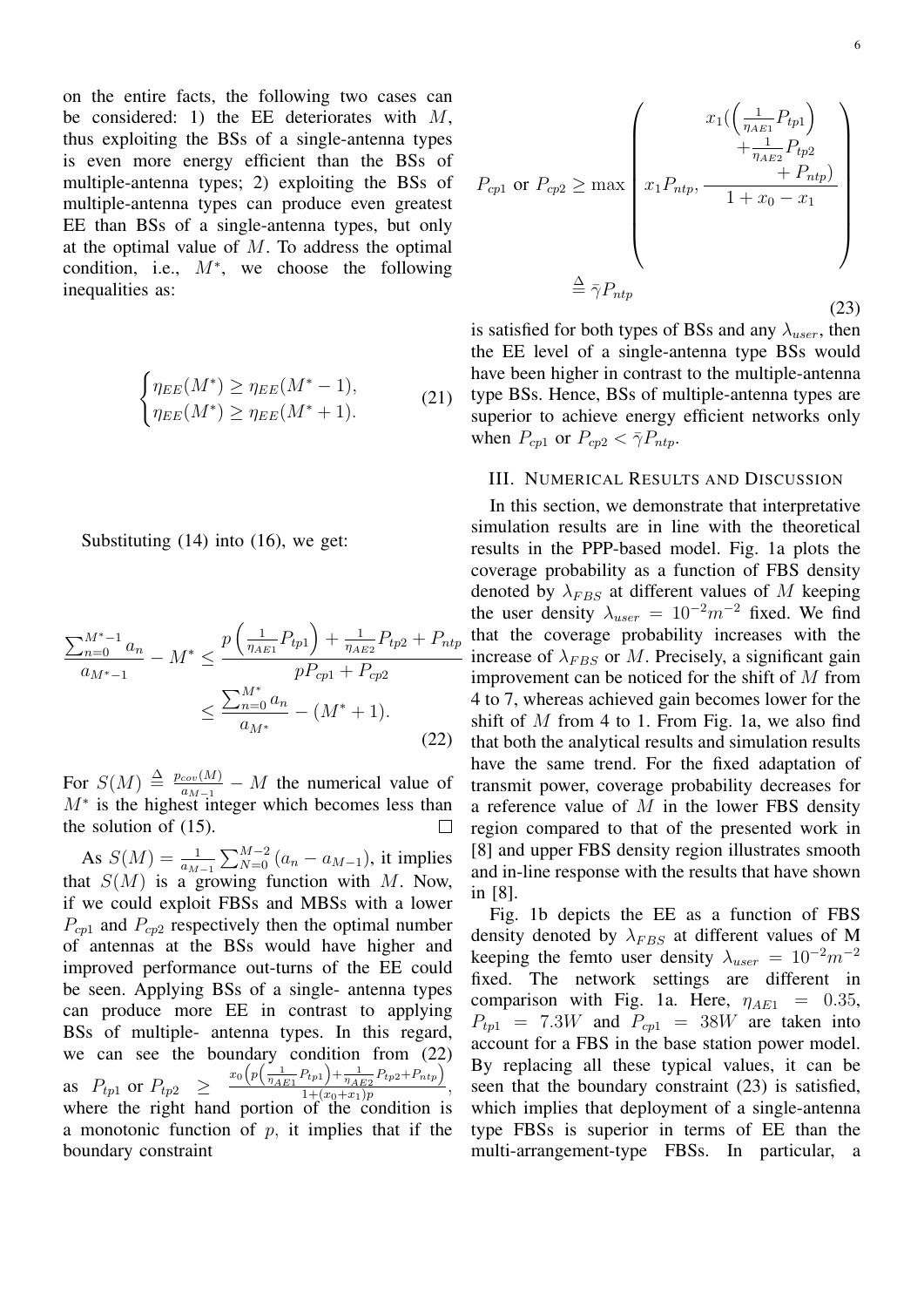significant deterioration in the EE can be noticed for the shifting of  $M$  from 1 to 4 and it is deteriorated even more for the shifting of M from 4 to 7, although the response of both the analytical results and simulation results are all that remain same. From Fig. 1b, it can be seen that optimal FBS density for  $M = 1$  is around  $0.7^{-2}m^{-2}$  for both analytical and simulation results. Fig. 1(b) also shows that the response of the network for EE in accordance with the consideration of fixed  $\eta_{AE}$ , where EE decreases rapidly in the upper FBS density region compared to the work presented in [8] is only because of the extra loss produced due to the extention of the layer from one to two.

## IV. CONCLUSION

We addressed a novel set of numerical outcomes to analyze performance of a PPP based random femto-cellular networks. Based on all these outcomes, the impacts of  $\lambda_{FBS}$  and  $\lambda_{user}$  at the BS have been probed on the EE. The outcomes observed in this shorter version of the paper are particularly useful for today's multi-arrangement antenna transmission based dual-layer cellular networks.

#### **REFERENCES**

- [1] Joydev Ghosh (2019): Energy Efficiency Analysis by Game-Theoretic Approach in the Next Generation Network, IETE Technical Review, DOI: 10.1080/02564602.2019.1620139
- [2] I. Budhiraja, S. Tyagi, S. Tanwar, N. Kumar and M. Guizani, "cross layer NOMA interference mitigation for femtocell users in 5G environment," IEEE Transactions on Vehicular Technology, Vol. 68, No. 5, May 2019.
- [3] Joydev Ghosh, Dushantha Nalin K Jayakody, Marwa Qaraqe, "Downlink capacity of OFDMA-CR based 5G femtocell networks," Physical Communication, vol. 29, pp. 329-335, August 2018.
- [4] I. Budhiraja, S. Tyagi, S. Tanwar, N. Kumar and N. Guizani,"Subchannel Assignment for SWIPT-NOMA based HetNet with Imperfect Channel State Information," 15th International Wireless Communications Mobile Computing Conference (IWCMC), 2019.
- [5] I. Budhiraja, S. Tyagi, S. Tanwar, N. Kumar and M. Guizani,"CR-NOMA Based Interference Mitigation Scheme for 5G Femtocells Users," IEEE Global Communications Conference (GLOBECOM) 2018.
- [6] Joydev Ghosh "Interrelationship between energy efficiency and spectral efficiency in cognitive femtocell networks: A survey," Pervasive and Mobile Computing, Volume 59, October 2019.
- [7] J. Ghosh,"A trade-off between Energy Efficiency and Spectral Efficiency in macro-femtocell networks," IEEE Transactions on Vehicular Technology, DOI: 10.1109/TVT.2019.2937920.
- [8] Chang Li, Jun Zhang, and Khaled B. Letaief,"Throughput and Energy Efficiency Analysis of Small Cell Networks with Multi-Antenna Base Stations," IEEE Transactions on Wireless Communications, VOL. 13, NO. 5, MAY 2014.





1

Figure 1: Coverage probability vs.  $\lambda_{FBS}$  for different number of antennas at the FBS, where  $\alpha = 3$ ,  $\bar{\gamma}$  = 1,  $\lambda_{FU}$  = 10<sup>-2</sup>m<sup>-2</sup>,  $P_{tp}$  = 7.3W, Bandwidth=400 KHz,  $N_0 = -96.5$ dBm (Fig. 1a), EE vs.  $\lambda_{FBS}$  for different number of antennas at the FBS, where  $\alpha = 3$ ,  $\bar{\gamma} = 1$ ,  $\lambda_{FU} = 10^{-2}m^{-2}$ ,  $\eta_{AE} = 0.35$ ,  $P_{tp} = 7.3W, P_{cp} = 38W,$  Bandwidth=400 KHz,  $N_0 = -96.5$ dBm (Fig. 1b).

- [9] Trupil Limbasiya, Debasis Das, "Secure message confirmation scheme based on batch verification in vehicular cloud computing,"Physical Communication, Volume 34, pp. 310-320 June 2019.
- [10] J. Xu and L. Qiu, "Energy efficiency optimization for MIMO broadcast channels," IEEE Trans. Wireless Commun., vol. 12, no. 2, pp. 690–701, Feb. 2013.
- [11] D. Commenges and M. Monsion, "Fast inversion of triangular Toeplitz matrices," *IEEE Trans. Autom. Control*, vol. 29, no. 3, pp. 250–251, Mar. 1984.
- [12] S. Lee and K. Huang, "Coverage and economy of cellular